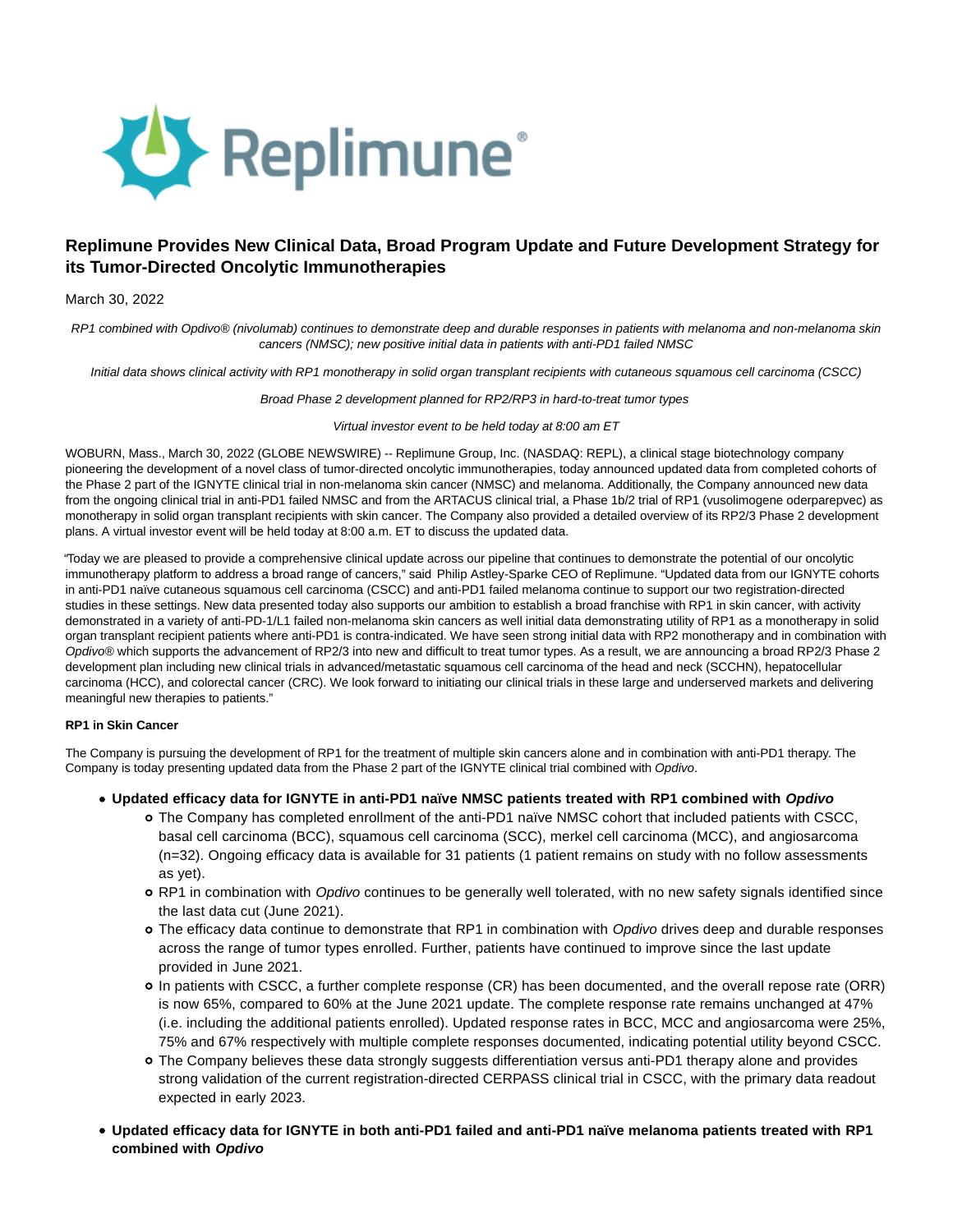- Thirty-six patients were enrolled as previously reported in melanoma (which included anti-PD1 naïve and failed cutaneous melanoma, mucosal and uveal melanoma).
- o The data shows that RP1 combined with Opdivo continues to demonstrate deep and durable responses in patients with melanoma, which tend to deepen over time.
- ORR in anti-PD1 naïve cutaneous melanoma remains at 62.5%.
- Sixteen patients had cutaneous melanoma and had previously failed checkpoint therapy, with a current ORR of 37.5% (an improvement from the 31% ORR reported in the June 2021 update), including two complete responses.
- Based on the previously reported initial data, the Company initiated a registration-directed 125 patient cohort of anti-PD1 failed cutaneous melanoma where an initial interim readout is expected in late 2022.

**New efficacy data for IGNYTE in anti-PD(L)-1 failed NMSC patients treated with RP1 combined with Opdivo**

- The Company is actively enrolling a 30-patient cohort of RP1 in combination with Opdivo in anti-PD(L)-1 failed NMSC patients.
- $\circ$  As of the cutoff date for this initial data cut (n=12), the ORR in this group was 33.3% with responses having been observed in anti-PD(L)-1 failed CSCC, MCC and angiosarcoma, including one complete response. Other patients who remain on study with a shorter follow up are also showing tumor shrinkage.
- o The Company believes the clear activity of RP1 combined with Opdivo in anti-PD(L)-1 failed patients represents a new potential therapeutic option for these patients and supports the broad potential for RP1 in skin cancers, including those with anti-PD(L)-1 failed disease.
- **New safety and efficacy data from the Phase 1b/2 ARTACUS trial evaluating RP1 monotherapy in solid organ transplant recipients with CSCC**
	- The ARTACUS trial is a 65-patient clinical trial with potential registrational intent, assessing the safety and efficacy of RP1 monotherapy in solid organ transplant recipients with skin cancer.
	- While numbers are small, RP1 monotherapy in solid organ transplant patients, which represents a significantly immune suppressed population, has so far demonstrated a similar safety profile to that observed in patients who are not immune suppressed.
	- o Initial clinical evidence of activity has been seen, with two of six patients (33%) achieving response, with one complete response and one partial response.

"The frequency, depth and durability of responses seen across a range of skin cancers with RP1 alone and combined with Opdivo, including in anti-PD1 failed disease, suggests broad utility of the approach," said Professor Kevin Harrington of The Institute of Cancer Research, London and The Royal Marsden NHS Foundation Trust, who will today present the new RP1 data. "Based on this data, I look forward to seeing the results of the registration-directed studies in CSCC and anti-PD1 failed melanoma and the potential provision of a new treatment paradigm for these patients."

# **RP2/3 Development Strategy**

RP2 leverages the Company's platform to express an anti-CTLA-4 antibody, in addition to the GALV-GP R- and GM-CSF expressed by RP1. The Company will review data from the Phase 1 clinical trial of RP2 alone and in combination with Opdivo and announce its development strategy for the Phase 2 clinical development of RP2/3. After fully enrolling patients in the RP2 monotherapy (n=9) and combination with Opdivo (n=30) cohorts in the Phase 1 clinical trial with RP2 (data presented in Nov 2020 and Nov 2021), a further cohort of Phase 1 patients with tumor types of particular interest (gastro-intestinal [GI] cancers, breast cancer, lung cancer, head and neck cancer and uveal melanoma) was recently opened, with the first patients having been enrolled and from which initial data is expected later in the year.

RP3 further expresses CD40L and 4-1BBL in addition to anti-CTLA-4 and GALV-GP R-, is intended to induce a broad and potent anti-tumor immune response, and for which a Phase 1 clinical trial is also underway. As monotherapy the Company has dosed three patients at a low dose and three at a high dose in a variety of hard-to-treat salvage therapy patients with injections of RP3 into both superficial and deep tumors, including injections into the lung and liver. The higher dose level has been confirmed as the recommended Phase 2 dose (RP2D). A seventh patient has also recently been enrolled such that three HSV seronegative patients in total have been treated at the RP2D. The first six patients enrolled in this Phase 1 clinical trial had heavily pre-treated advanced sarcoma, esophageal cancer, colorectal cancer, head and neck cancer and melanoma. Three of the six patients (with melanoma and colorectal cancer) died due to disease progression approximately two to four months from initiating the study, indicating the advanced nature of disease of the patients enrolled. Two other patients also had rapid progressive disease, and one patient with esophageal cancer had stable disease out to one year. Thus, while no new safety signals having been observed as compared to RP1 or RP2, based on the patients enrolled it is too early to draw any conclusions as to efficacy. Enrollment into the cohort of patients dosed with RP3 combined with Opdivo has also recently commenced. This cohort will focus on enrolling patients with GI cancers, breast cancer, lung cancer and head and neck cancer. Initial data for the combination cohort is expected towards the end of the year. Additional patients will also be dosed as monotherapy.

# **RP2/3 Phase 2 Clinical Development Plan**

The Phase 2 development plan for RP2 and RP3 is intended to target tumor types in large underserved markets, including where liver metastases are common, as well as patients with primary liver cancer, and patients with early disease where the objective of treatment would be to achieve cure. This includes the development of RP2/3 in combination with the current standard of care (SOC), including immunotherapy, chemotherapy and radiation, and in settings following the current SOC.

The following indications for signal finding single arm Phase 2 clinical trials have been identified which meet these criteria:

Locally advanced (LA) and 1L recurrent SCCHN in combination with chemoradiation followed by anti-PD1 therapy, or SOC chemotherapy and anti-PD1 therapy, respectively. The Company's objective is to also initiate a randomized controlled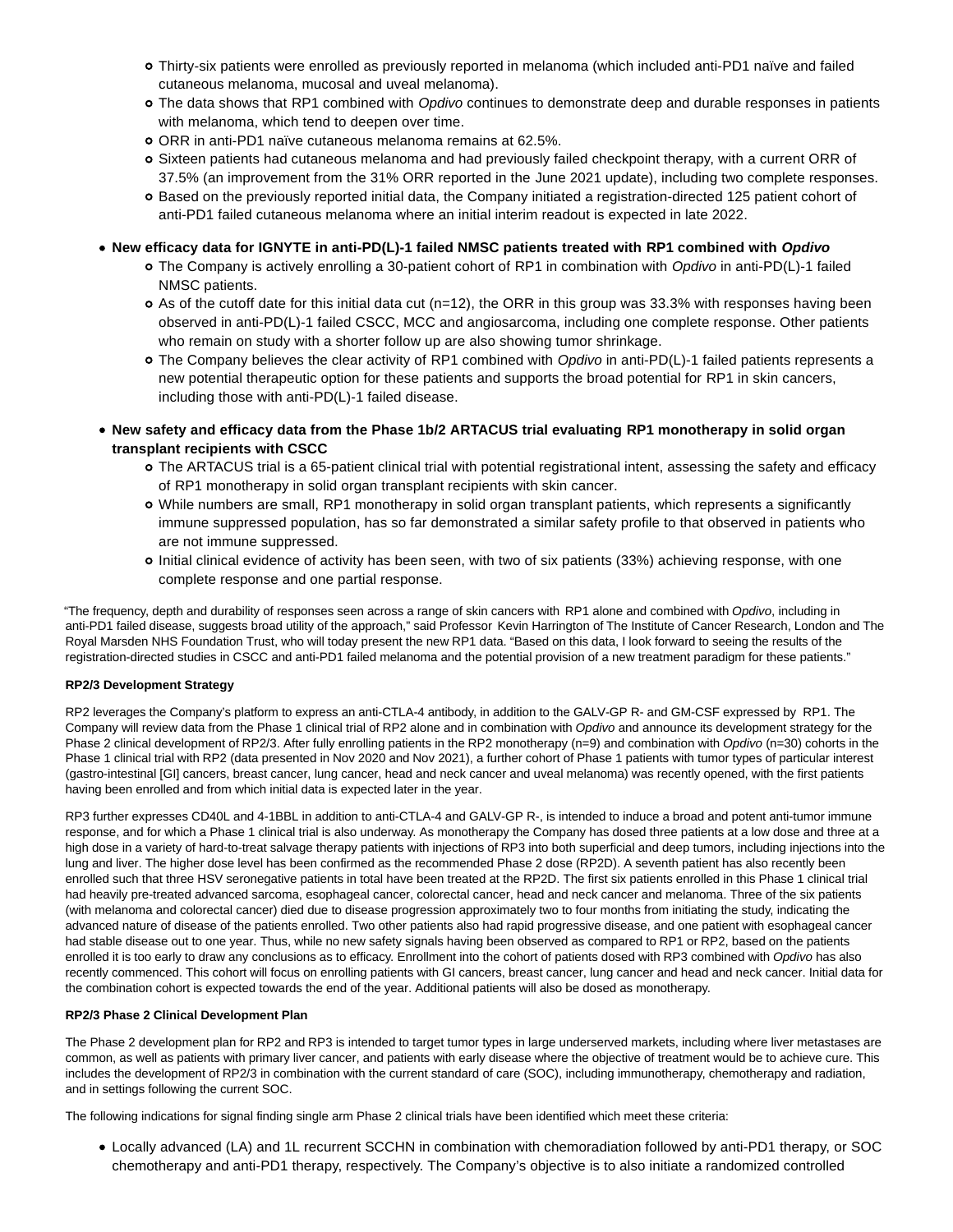registration directed program in LA SCCHN in parallel with single arm signal finding development.

- 1L and 2L hepatocellular carcinoma (HCC) in combination with SOC immunotherapy and anti-PD1 therapy respectively.
- 3L micro-satellite stable colorectal cancer (CRC) in combination with anti-PD1 therapy.
- Additional signal finding work is also intended in other indications.

Replimune has a clinical trial collaboration and supply agreement with BMS for the supply of Opdivo in its clinical trial program with RP2/3.

The RP2/3 Phase 2 program is expected to initiate around the year end.

The Company believes that development in this combination of clinical indications provides a risk balanced approach to delivering substantial value across a range of underserved tumor types with early to later stage disease, each with clear unmet need, and in combination with a range of other anti-cancer approaches where clinical synergy may reasonably be expected to be seen. The decision as to whether RP2 or RP3 will be used in these clinical trials will be made later in the year, following generation and analysis of further clinical data with RP2 and RP3 in their respective ongoing Phase 1 clinical trials.

"RP2 and RP3 represent an exciting new potential approach to treating a range of difficult to treat tumor types, including head and neck cancer, gastrointestinal cancer and HCC patients who are underserved by current treatment approaches," said Dr. Muneeb Ahmed, Chief of Vascular and Interventional Radiology at Beth Israel Deaconess Medical Center and Associate Professor at Harvard Medical School. "I look forward to participating in the planned Phase 2 program as we explore the breadth of clinical activity with RP2/3 across a range of early to later stage disease settings."

The data from this clinical update and an overview of the rationale and the RP2/3 development strategy can be found in the presentation for today's investor event, linked [here.](https://www.globenewswire.com/Tracker?data=n8r5sZ0pvUPws_JDAH6Wqx8r0FqgGlrHwj3AC-YPffOpJZcZxrwfZkkLJuSFe_eOfBkf_s92po8BVIFUo19jrUizmPRhhPUbugyXijw6EsRdhibhMQfYcY_q5X_9v2UCIugeX1JFCbaa18GbouuTaA==)

Opdivo® is a trademark of Bristol-Myers Squibb Company.

#### **Investor event and webcast information**

Replimune will host a virtual investor event today, Wednesday, March 30, 2022 at 8:00 a.m. ET. The webcast and slides will be accessible live under "Events & Presentations" on the Investors page of the Company's website at [www.replimune.com o](http://www.replimune.com/)r by clickin[g here.](https://www.globenewswire.com/Tracker?data=NqHNJBBre1ORAEthO3CPXsul49cY3x_8658golZXZCooX5oNT6tT7F8a2A4w0BQOOSt1F9Zsjpr1dMxxB-UvMqjZeGyYSfMwv7MQf2uNBr4=) A replay of the event will be available on Replimune's website.

#### **About CERPASS**

CERPASS is Replimune's registration-directed randomized, global Phase 2 clinical study to compare the effects of Libtayo® alone versus a combination of Libtayo and Replimune's investigational oncolytic immunotherapy RP1. The clinical trial is enrolling 180 patients with locally advanced or metastatic cutaneous squamous cell carcinoma (CSCC) who are naïve to anti-PD1 therapy. The clinical trial will evaluate complete response (CR) rate and overall response rate (ORR) as its two primary efficacy endpoints as assessed by independent review, as well as duration of response, progression-free survival (PFS), and overall survival (OS) as secondary endpoints. The study is being conducted under a clinical trial collaboration agreement with Regeneron in which the costs of the trial are shared and full commercial rights retained by Replimune. Libtayo is being jointly developed by Regeneron and Sanofi. Libtayo® is a registered trademark of Regeneron.

#### **About IGNYTE**

IGNYTE is Replimune's multi-cohort Phase 1/2 trial of RP1 plus Opdivo®. There are 4 tumor specific cohorts currently enrolling in this clinical trial including a 125-patient cohort in anti-PD1 failed cutaneous melanoma. This cohort was initiated after completing enrollment in a prior Phase 2 cohort in the same clinical trial of approximately 30 patients with melanoma. The additional cohorts are in non-melanoma skin cancers which includes both naïve and anti-PD1 failed CSCC, in anti-PD1 failed microsatellite instability high, or MSI-H/dMMR tumors and anti-PD(L)-1 failed non-small cell lung cancer (NSCLC). This trial is being conducted under a collaboration and supply agreement with Bristol-Myers Squibb Company. Opdivo® is a trademark of Bristol-Myers Squibb Company.

#### **About RP1**

RP1 is Replimune's lead product candidate and is based on a proprietary new strain of herpes simplex virus engineered and genetically armed to maximize tumor killing potency, the immunogenicity of tumor cell death, and the activation of a systemic anti-tumor immune response.

#### **About RP2 & RP3**

RP2 and RP3 are derivatives of RP1 that express additional immune-activating proteins. RP2 expresses an anti-CTLA-4 antibody-like molecule and RP3 additionally expresses the immune co-stimulatory pathway activating proteins CD40L and 4-1BBL. RP2 and RP3 are intended to provide targeted and potent delivery of these proteins to the sites of immune response initiation in the tumor and draining lymph nodes, with the goal of focusing systemic immune-based efficacy on tumors and limiting off-target toxicity.

#### **About Replimune**

Replimune Group, Inc., headquartered in Woburn, MA, was founded in 2015 with the mission to transform cancer treatment by pioneering the development of novel tumor-directed oncolytic immunotherapies. Replimune's proprietary RPx platform is based on a potent HSV-1 backbone with payloads added to maximize immunogenic cell death and the induction of a systemic anti-tumor immune response. The RPx platform has a unique dual local and systemic mechanism of action (MOA) consisting of direct selective virus-mediated killing of the tumor resulting in the release of tumor derived antigens and altering of the tumor microenvironment (TME) to ignite a strong and durable systemic response. This MOA is expected to be synergistic with most established and experimental cancer treatment modalities, and, with an attractive safety profile the RPx platform has the versatility to be developed alone or combined with a variety of other treatment options. For more information, please visit [www.replimune.com.](http://www.replimune.com/)

# **Forward Looking Statements**

This press release contains forward looking statements within the meaning of Section 27A of the Securities Act of 1933, as amended, and Section 21E of the Securities Exchange Act of 1934, as amended, including statements regarding our expectations about the design and advancement of our clinical trials, the timing and sufficiency of our clinical trial outcomes to support potential approval of any of our product candidates, our goals to develop and commercialize our product candidates, patient enrollments in our existing and planned clinical trials and the timing thereof, our upcoming investor event, and other statements identified by words such as "could," "expects," "intends," "may," "plans," "potential," "should," "will," "would," or similar expressions and the negatives of those terms. Forward-looking statements are not promises or guarantees of future performance, and are